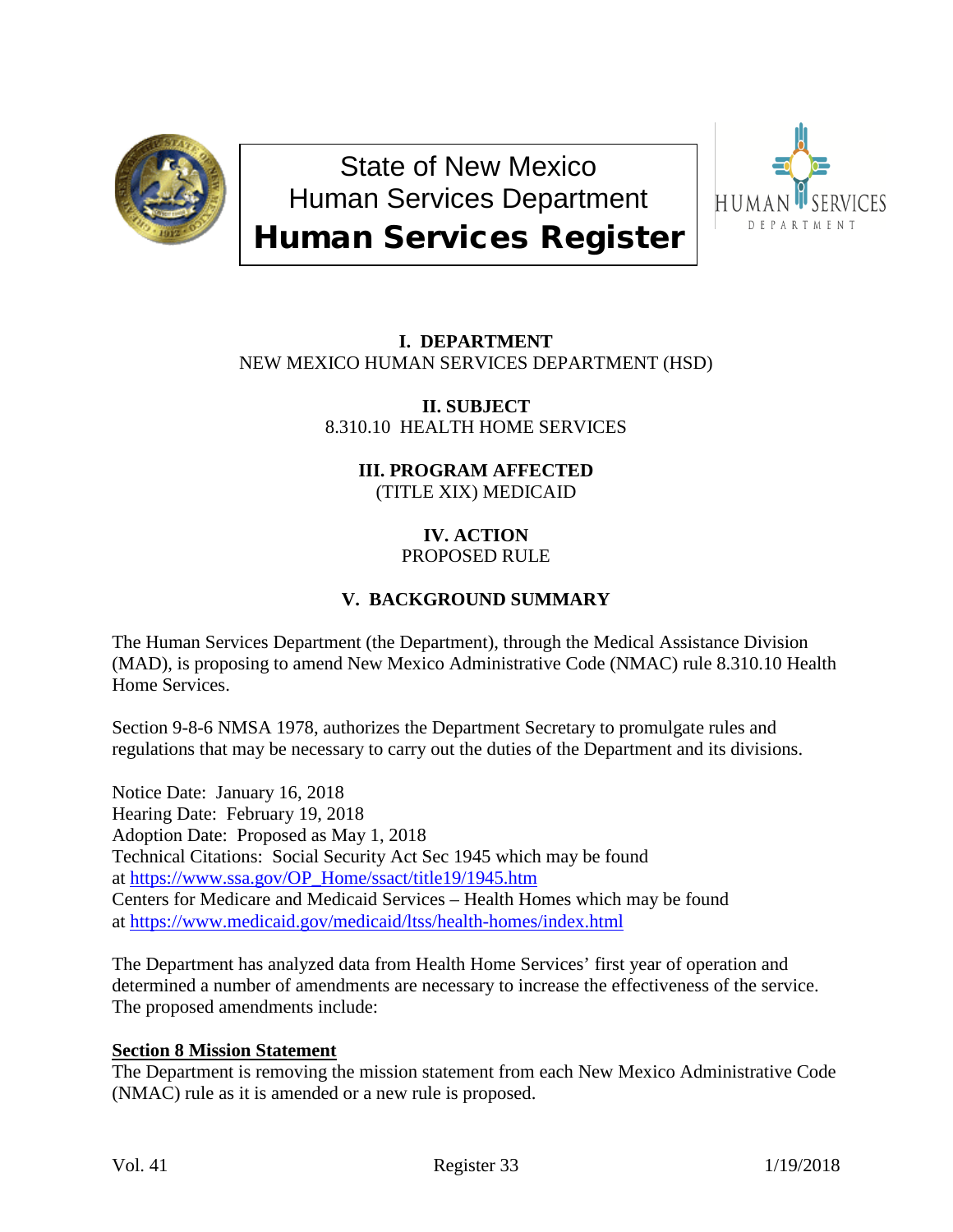#### **Section 10 Eligible Providers and Practitioners Subsection A**

The provision of Comprehensive Community Support Services (CCSS) is a CareLink New Mexico Health Home requirement. MAD no longer requires the Children, Youth and Families Department or Department of Health, Division of Health Improvement to certify an agency to render CCSS. MAD requires an attestation that the agency has completed CCSS training.

## **Subsection B, Paragraphs (3) through (7)**

The Department is expanding the role of the Health Home Services supervisor to include supervision of two new types of practitioners: certified peer and family support workers. In addition the supervisor will no longer supervise physical health and psychiatric consultants as they comply with their respective licensing boards' requirements for supervision.

The Department is adding a Registered Nurse as another option for Care Coordination providers. It also adds waiver availability through the CareLink Steering Committee.

## **Section 11 Provider Responsibilities, Subsection D, Paragraph 5**

MAD Health Home Services has completed its first year of operation. The Department has analyzed data and found the caseload ratios are not providing the intensity level necessary to meet the needs of some recipients. The Department also found for combined Care Coordination Levels 6 and 7, the average care coordinator caseload is 50 to 65 recipients. Based on these results, the Department is proposing to change the caseload ratios for Care Coordination Levels 6 and 7, and add CC levels 8 and 9 in order to provide better support to recipients with high intensity needs.

#### **Section 12 Identified Population, Subsection B**

The Department is expanding access to CareLink NM services to an eligible recipient regardless of whether he or she resides in the same county as the approved health home provider.

#### **Section 13 Covered Services**

The Centers for Medicare and Medicaid Services (CMS) amended the Health Home six service requirements to no longer reimburse separately for linkage through health information technology. However, it remains a required element for Health Home Services. The Department also proposes to separate out Health Promotion as a distinct service category in order to bring focus to this service.

## **VI. RULES**

This proposed rule will be contained in 8.310.10 NMAC. The register and proposed rule language are available on the HSD website

at:<http://www.hsd.state.nm.us/LookingForInformation/registers.aspx> and [http://www.hsd.state.nm.us/public-notices-proposed-rule-and-waiver-changes-and](http://www.hsd.state.nm.us/public-notices-proposed-rule-and-waiver-changes-and-opportunities-to-comment.aspx)[opportunities-to-comment.aspx.](http://www.hsd.state.nm.us/public-notices-proposed-rule-and-waiver-changes-and-opportunities-to-comment.aspx) If you do not have internet access, a copy of the proposed register and rule may be requested by contacting MAD at 505-827-6252.